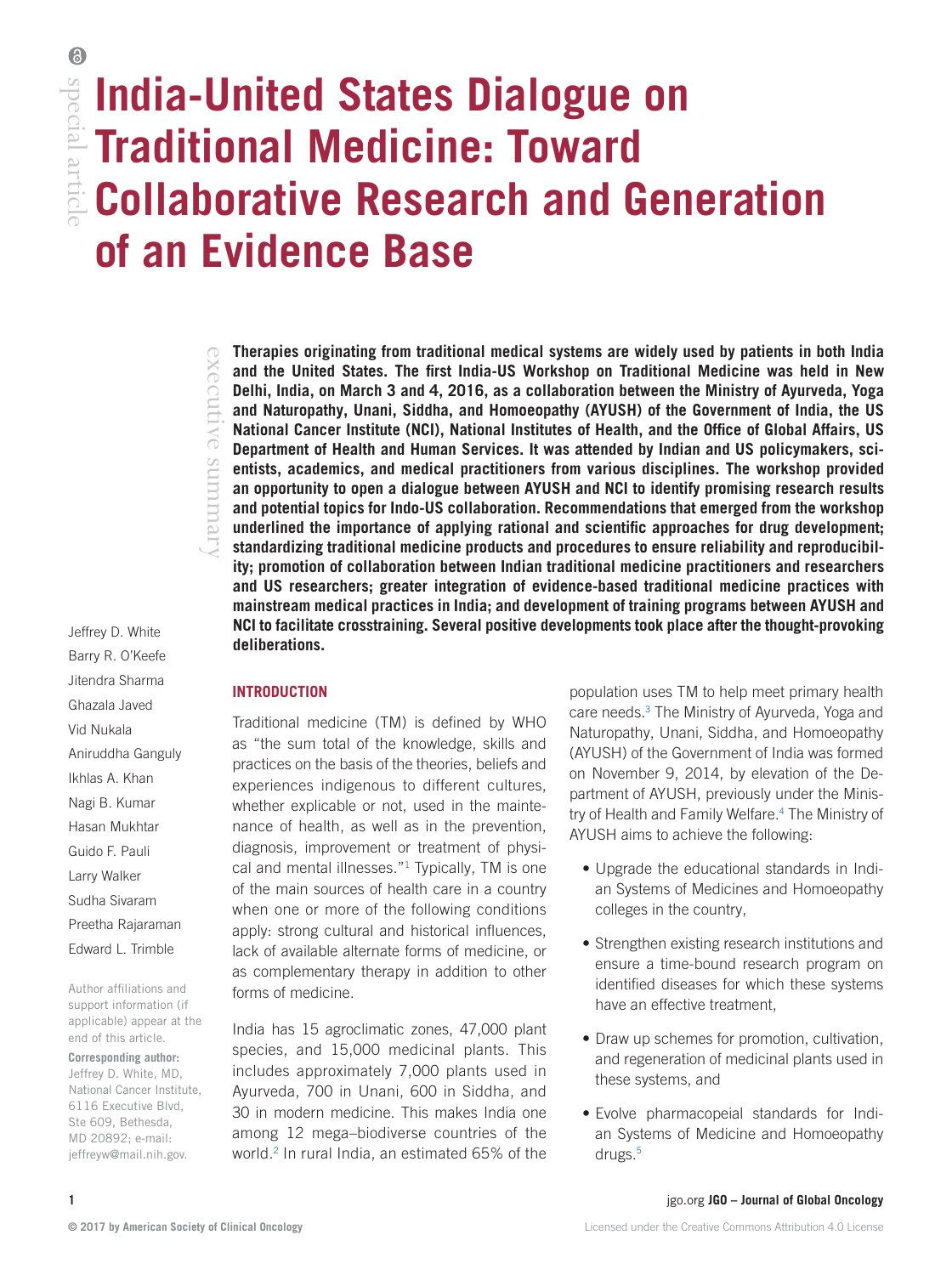As part of the 12th Five-Year Plan (2012 to 2017), the Government of India launched the National AYUSH Mission, which envisages bet ter access to AYUSH services through an in crease in the number of AYUSH hospitals and dispensaries; mainstreaming of AYUSH through colocation of AYUSH facilities at primary health centers, community health centers, and district hospitals; and ensuring availability of AYUSH drugs and trained manpower. The plan also aims to im prove the quality of AYUSH education through enhancement of the number of upgraded ed ucational institutions, sustained availability of quality raw materials, and promoting medicinal plant conservation. [6](#page-9-5) Of the three pharmacopeia committees for Ayurvedic, Siddha, and Unani drugs, the Pharmacopoeial Laboratory for Indian Medicines, Ghaziabad, has thus far published standards on 1,082 single drugs and 302 com pound formulations. [7](#page-9-6) The Ministry of AYUSH has also set up a research portal, managed by the National Institute of Indian Medical Heritage, for disseminating knowledge regarding AYUSH systems and research updates for academic purposes. [8](#page-9-7) The Traditional Knowledge Digital Library was initiated in 2001 as a collaborative project between the Indian Council of Scientific and Industrial Research, the Ministry of Science and Technology, and the then–Department of AYUSH. Managed by the Council of Scientific and Industrial Research, the Traditional Knowl edge Digital Library database contains 34 million pages of formatted information on over 0.29 mil lion medicinal formulations of Ayurveda, Unani, Siddha, and asanas of yoga in five international languages (English, German, French, Japanese, and Spanish). Access has been provided to 10 in ternational patent offices under a nondisclosure agreement to check for prior art while granting patents. [9](#page-9-8)

According to the 2012 US National Health In terview Survey, one in three adults in the Unit ed States used complementary and alternative medicine (CAM) approaches, with natural di etary supplement products and yoga being the most commonly used CAM modalities. It has been estimated that in 2006, Americans spent 33.9 billion US dollars out of pocket on CAM products and services[.10](#page-9-9)

Several arms of the US Department of Health and Human Services (HHS) address aspects of TM. Natural products from herbal sources

("botanicals") are often sold as dietary supple ments and are readily available to consumers in the US. Because dietary supplements are not intended to treat, diagnose, cure, or alleviate the effects of diseases, they do not undergo the drug approval process with the US Food and Drug Ad ministration (FDA). $11$  For dietary supplements, the FDA's Center for Food Safety and Applied Nutrition is responsible for the agency's over sight of these products, and premarket approval is not required for many ingredients that have historically been in the marketplace. However, new dietary ingredients do require premarket notification with the Center for Food Safety and Applied Nutrition, with supporting information that the ingredient will reasonably be expected to be safe under the conditions of use recom mended or suggested in the labeling.

The US National Institutes of Health (NIH), part of the HHS, comprises 27 different institutes and centers that support biomedical research, including research on many aspects of CAM. The National Center for Complementary and In tegrative Health, formerly the National Center for Complementary and Alternative Medicine, is the NIH agency with a mission to define, through rig orous scientific investigation, the usefulness and safety of complementary and integrative health interventions and their roles in improving health and health care.<sup>12</sup> The NIH Office of Dietary Supplements was created to strengthen knowledge and understanding of dietary supplements by evaluating scientific information, stimulating and supporting research, disseminating research results, and educating the public to foster an enhanced quality of life and health for the US population.[13](#page-9-12) Another NIH institute, the National Cancer Institute (NCI), has at least two programs that specifically address traditional medicines. NCI's Developmental Therapeutics Program has empowered its Natural Products Branch to ac quire plants, microbes, and marine organisms through collection contracts encompassing over 25 tropical and subtropical countries worldwide. The NCI Natural Products Repository, which is considered a national resource, includes approx imately 80,000 plant samples, 20,000 marine invertebrates and algae, and 16,000 microbes[.14](#page-9-13) The NCI Office of Cancer Complementary and Alternative Medicine is responsible for NCI's research agenda in CAM as it relates to cancer prevention, diagnosis, treatment, and symptom management[.15](#page-9-14)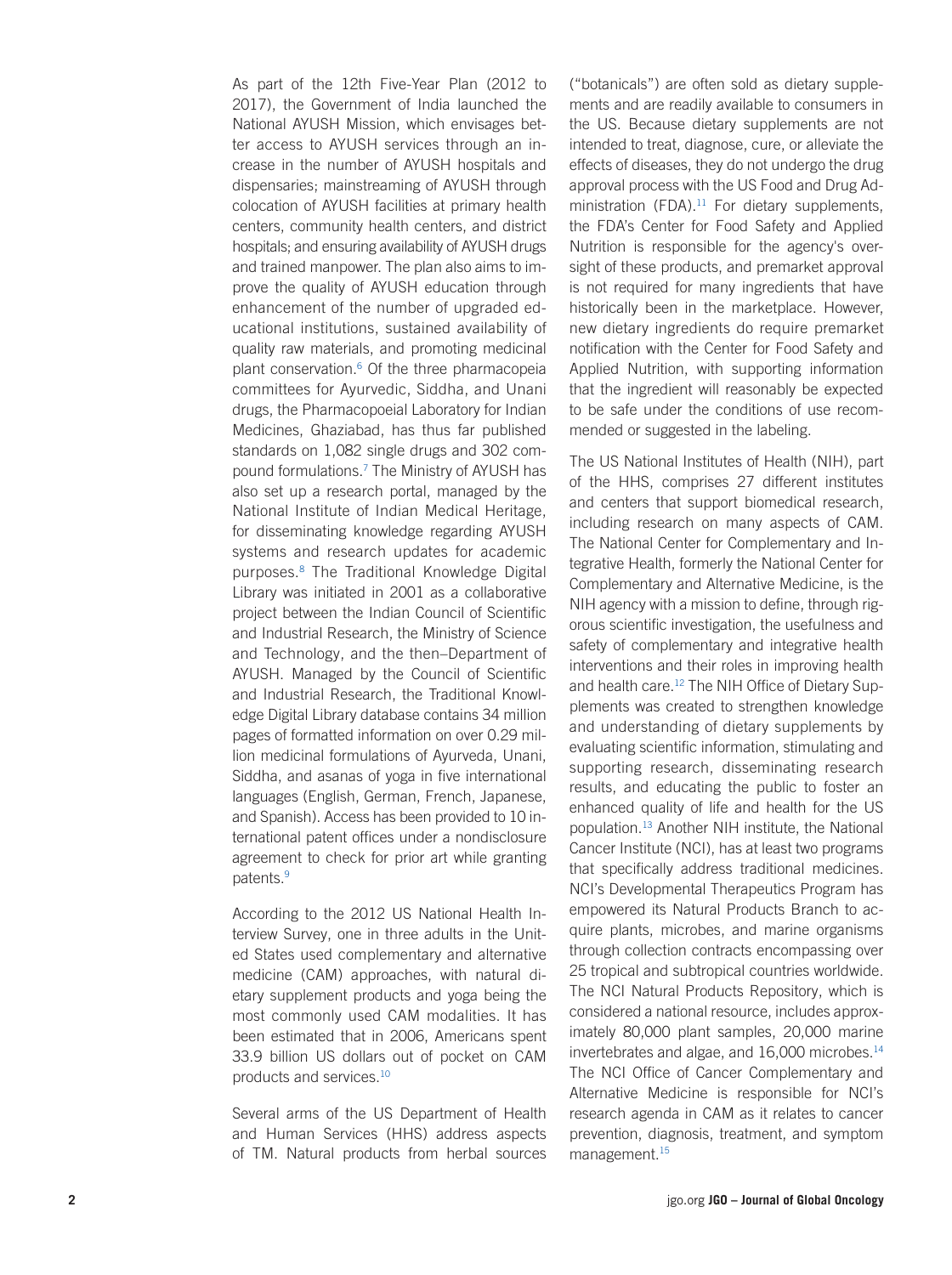In the United States, there is currently no standardized, national system for credentialing complementary health practitioners, and the credentials vary significantly from state to state and discipline to discipline[.16](#page-9-15) State and local governments are responsible for deciding what credentials practitioners must have to work in their jurisdiction.

In this context, President Barack Obama and Prime Minister Narendra Modi, in their India-US Joint Statement of January 2015, pledged to encourage dialogue between the United States and India on TM[.17](#page-9-16) In April 2015, the Secretary and Joint Secretary of the Ministry of AYUSH, along with other associates, visited the HHS and NIH to explore the potential for collaboration. As an outcome of this visit, AYUSH and NCI proposed a follow-up meeting as an opportunity for additional discussions. In September 2015, the Joint Secretary of the Ministry of AYUSH participated in the First US-India Health Dialogue in Washington DC,[18](#page-9-17) where both sides agreed that they would collaborate on various aspects of TM, including regulatory assessment and research capacity building. Specifically, the HHS Office of Global Affairs, NCI, and the Ministry of AYUSH agreed to hold a workshop on TM in early 2016 to create a roadmap for AYUSH collaborations between India and the United States and to contribute to health, wellness, and people-centered health care in both nations.

### **FIRST INDIA-US WORKSHOP ON TRADITIONAL MEDICINE**

The first India-US Workshop on Traditional Medicine (ayushworkshop.in) was held at the National Agricultural Science Complex, New Delhi, India, on March 3 and 4, 2016. The workshop's inaugural session started with a welcome address by Joint Secretary Jitendra Sharma (Ministry of AYUSH) and was followed by keynote addresses by Ambassador Jimmy Kolker (Assistant Secretary for Global Affairs, HHS), H.K. Pande (Special Secretary, Ministry of Environment, Forest and Climate Change, Government of India), and Ajit Mohan Sharan (Secretary, AYUSH); a special address was provided by US Ambassador to India, Richard Verma, and an address was presented by Shripad Y. Naik (Honorable Minister of State for AYUSH, Government of India). The speakers noted that the goal of this workshop was to discuss the importance of applying

rigorous scientific methodologies to the study of traditional Indian medical systems, using evidence derived from such studies to inform both traditional medical practices, appropriately integrating evidence-based traditional practices with modern (Western) medical practices, and making use of the particular strengths that India and the United States can bring to this endeavor.

The workshop was attended by Indian and US policymakers, scientists, academicians, and medical practitioners from various disciplines, including but not limited to natural product chemistry, pharmacology, biochemistry, cancer biology, immunology, cancer prevention, cancer control and population sciences, medical oncology, radiation oncology, integrative oncology, yoga, Ayurveda, Unani, and homeopathy.

The program included specific themes divided into four sessions: (1) Traditional Medicine in the National Cancer Institute, (2) Traditional Medicine in India (introduced by the Ministry of AYUSH), (3) Strength of AYUSH and Promising AYUSH Interventions for Cancer and Other Areas (presented by AYUSH scientists), and (4) Research Presentations on Alternate Systems and Cancer (presented by US scientists). The second day of the workshop was devoted to group discussions on (1) Natural Products Research, (2) AYUSH Systems of Medicine in Cancer: What Holds Promise, and (3) Generating Evidence Toward Market Access for AYUSH Products and Practice.

The remainder of this article summarizes the workshop proceedings; recommendations from the first India-US Workshop on Traditional Medicine, including areas that deserve additional development in cancer research and management; and possible research areas for Indo-US collaboration. The article also highlights developments in the bilateral collaboration since the workshop.

## **TM IN THE NCI**

The presenters in this session were Jeffrey D. White, MD (Director, Office of Complementary and Alternative Medicine, Division of Cancer Treatment and Diagnosis, NCI), Barry R. O'Keefe, PhD (Chief, Natural Products Branch, Division of Cancer Treatment and Diagnosis, NCI), and Ikhlas Khan, PhD (Director, National Center for Natural Products Research, University of Mississippi). White presented an overview of CAM use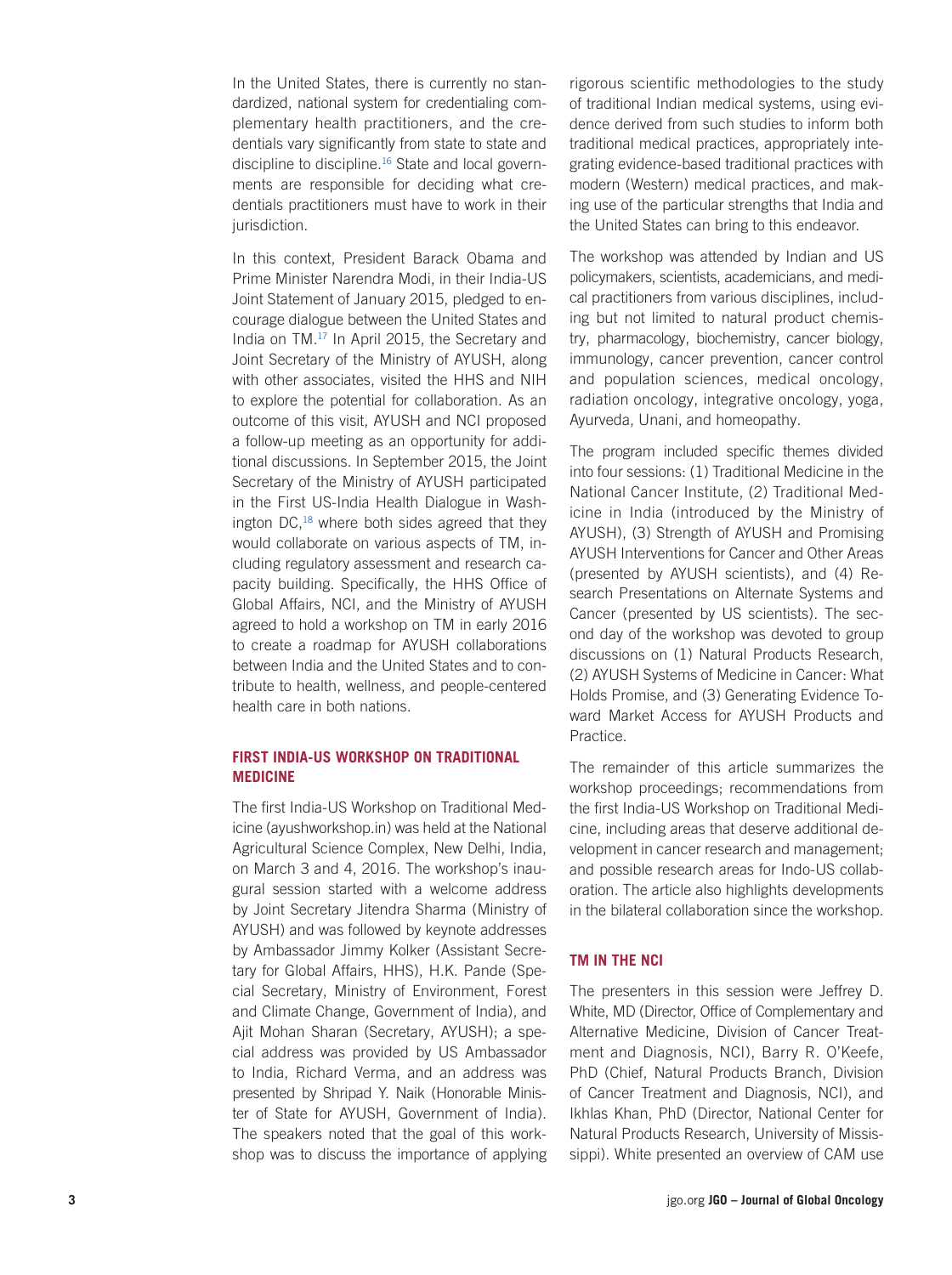<span id="page-3-0"></span>**Fig 1. National Cancer** Institute's complementary and alternative medicine research portfolio for fiscal year 2014. AYUSH, Ayurveda, Yoga and Naturopathy, Unani, Siddha, and Homoeopathy.

and research in the United States, with an emphasis on cancer. In fiscal year 2014 (October 1, 2013 to September 30, 2014), NCI supported 212 grants for which some component of the research was relevant to CAM ([Fig 1](#page-3-0)). More than one sixth of these grants involved either yoga or an herb or food associated with Indian culture



and TM ([Table 1](#page-3-1)). A grant to Yale University for research on an herbal mixture derived from a traditional Chinese medicine formula, PHY-906, was used as an example of NCI support for investigation of a multiherb product similar to those used in Ayurveda, Siddha, and Unani. PHY-906 is a four-herb formula that has been shown to enhance the therapeutic indices of various classes of anticancer agents in preclinical studies and is now being used in a randomized phase II clinical trial with irinotecan in

patients with advanced colorectal cancer[.19](#page-9-18) O'Keefe described the work of NCI's Natural Products Branch and Molecular Targets Laboratory. The NCI Natural Products Repository is one of the largest and most diverse collections of natural products, housing more than 230,000 extracts. The growth inhibitory effects of these extracts and their fractions are tested in the NCI-60 Human Tumor Cell Line Screen, as well as against discrete cancer-related molecular targets. O'Keefe described how the active components in extracts are isolated, identified, and assessed for their mechanism of action. He discussed the use of analytical techniques, such as liquid chromatography mass spectroscopy–mass spectroscopy to help upgrade the Ayurveda, Siddha, and Unani pharmacopeia and bring it on a par with the US Pharmacopeia.

 Khan explained the US government's approach to regulating botanical products as either dietary supplements or drugs. Important issues in the regulatory assessments of these products are safety, quality, and efficacy. Several aspects of product quality were examined, including standardization, selection of marker compounds, adulteration, and misidentification. Finally, Khan introduced the Indo-US Center for Research in Indian Systems of Medicine at the University of Mississippi, which has as its mission the facilitation of scientific validation and dissemina-

<span id="page-3-1"></span>**Table 1.** Examples of National Cancer Institute–Supported Ayurveda, Yoga, Naturopathy, Unani, Siddha, and Homoeopathy–Related Herbal Grants/Cooperative Agreements

|                                                                                                                |             | <b>Contact PI/Project</b> |                                                         |
|----------------------------------------------------------------------------------------------------------------|-------------|---------------------------|---------------------------------------------------------|
| Project Title (relevant compound)                                                                              | Project No. | Leader                    | <b>Organization Name</b>                                |
| Curcumin chemoprevention in familial ade-<br>nomatous polyposis                                                | R01CA134620 | Francis Giardiello        | Johns Hopkins University                                |
| Systemic nanocurcumin for pancreatic<br>cancer therapy                                                         | U54CA151838 | Anriban Maitra            | Johns Hopkins University                                |
| Chemosensitization of pancreatic cancer<br>cells by curcumin and vitamin D receptor                            | R21CA169706 | Timothy Yen               | Research Institute of Fox<br><b>Chase Cancer Center</b> |
| Meriva (curcumin) for treatment-induced<br>inflammation and fatigue and fatigue in<br>women with breast cancer | R21CA178603 | <b>Thaddeus Pace</b>      | University of Arizona                                   |
| Breast cancer prevention by Ayurvedic<br>medicine constituents (withaferin A, from<br>Ashwaganda)              | R01CA142604 | Shivendra Singh           | University of Pittsburgh                                |
| Bitter melon and chemoprevention of pros-<br>tate cancer                                                       | R21CA137424 | Ratna Ray                 | Saint Louis University                                  |
| Mechanistic studies of prostate cancer pre-<br>vention by gugulipid                                            | R01CA157477 | Zhou Wang                 | University of Pittsburgh                                |
| Prostate cancer prevention by Commiphora<br>mukul extract                                                      | R21CA143104 | Dong Xiao                 | University of Pittsburgh                                |

Abbreviation: PI, principal investigator.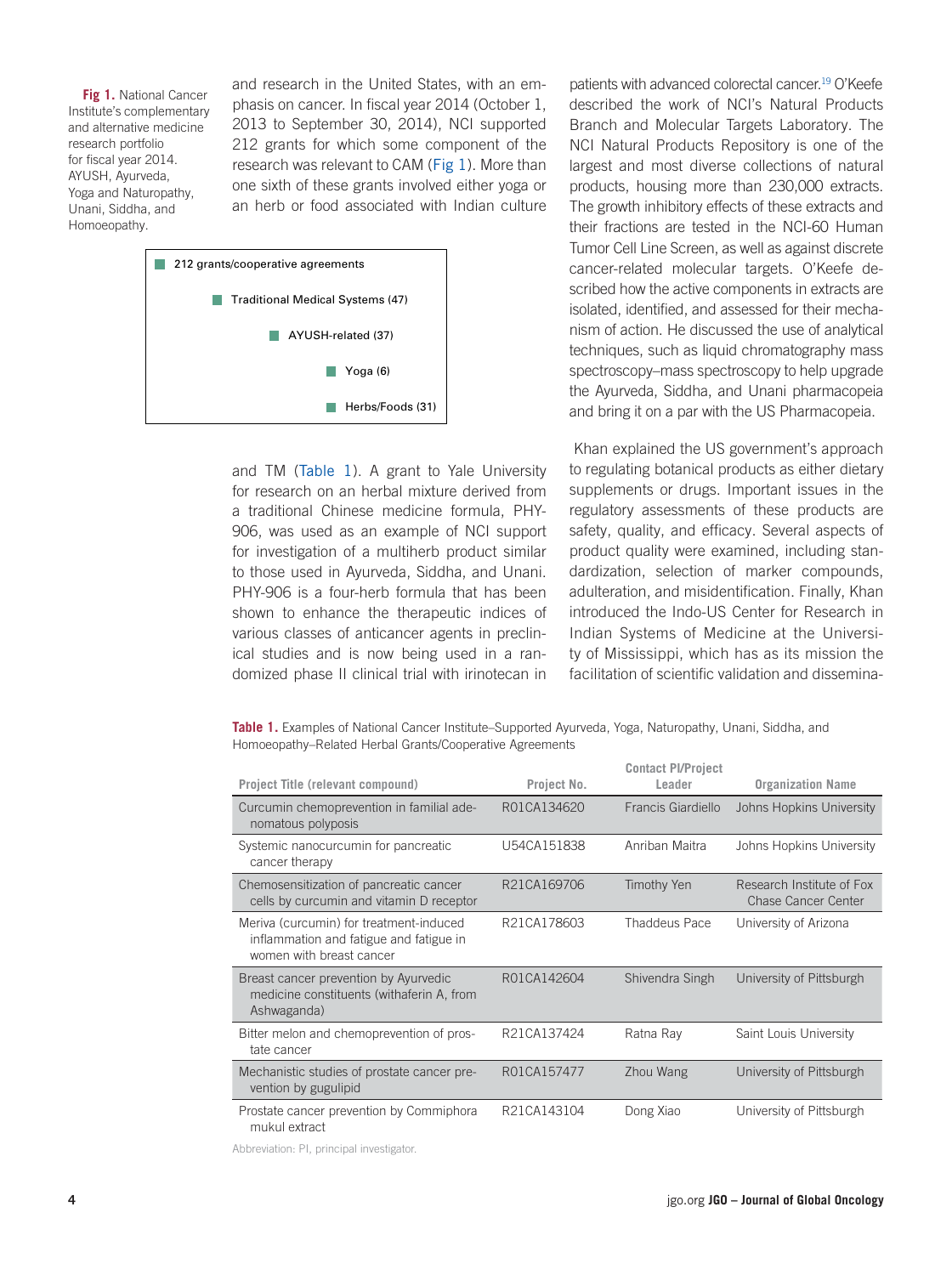tion of information on Indian systems of medi cine through collaborative research.

#### **TM IN INDIA: MINISTRY OF AYUSH**

On behalf of the Ministry of AYUSH, Sharma pre sented a brief overview of AYUSH and AYUSH research programs, including current collab orations with US institutions. Presentations of promising AYUSH interventions for treating can cer included a collaborative study with the Tata Memorial Centre-Advanced Centre for Treatment Research and Education in Cancer, Mumbai, which has identified nine medicinal plants with potential cytotoxic or cytostatic effects against different types of cancers, including cancers of the oral cavity, lung, ovary, colon, and prostate. In addition, a former patient with cancer shared his experience with treatment through the use of meditation, yoga, and Ayurvedic medicines, along with a vegetarian diet and simple living.

# **STRENGTH OF AYUSH AND PROMISING AYUSH INTERVENTIONS FOR CANCER AND OTHER AREAS (PRESENTATIONS BY AYUSH SCIENTISTS)**

The main thrust of this session was that AYUSH interventions/therapies have the potential to be used for regression of the disease process in cancer, managing its symptoms and complica tions, reducing the adverse effects from che motherapeutic drugs, improving quality of life, increasing the survival period, and preventing recurrences and complications.

Chitra Mandal, PhD (Indian Institute of Chemi cal Biology, Kolkata), discussed a new molecule, CM-5, a carbazole alkaloid derived from the plant Murraya koenigii (Rutaceae), commonly known as curry leaf or kari patta, which has shown tumoricid al activity and also increased the efficacy of known cancer drugs in an animal model of various types of cancers at doses that did not cause serious sys temic toxicity. CM-5 has also been shown to exhibit antiproliferative activity against several pancreatic cancer cells through apoptosis.<sup>20</sup> Similarly, a presentation by Subhash Padhye, PhD (Interdisciplin ary Science and Technology Research Academy, Pune), demonstrated the potential anticancer therapeutic effects of a Unani intervention, black cumin seeds (Nigella sativa). The major active component of black cumin is thymoquinone, which demonstrates cytotoxic activity against pancreatic cancer cell lines by targeting the prolactin receptor.

The utility of yoga in improving the quality of life in patients with cancer was highlighted through two presentations. R. Nagarathna, MBBS, MD, Medical Director, S-VYASA Deemed University, Bengaluru, and Raghavendra Rao, PhD, Senior Scientist and Head, CAM Program, Health Care Global Enterprises, gave a presentation on the integration of Ayurveda and yoga with conven tional Western medicine to relieve the symptoms of cancer, notably, nausea, vomiting, fatigabili ty, alopecia, diarrhea, insomnia, pain, and the adverse effects of chemotherapy, radiation, and surgery. Ramesh Bijlani, MBBS, MD, Emeritus Professor of Physiology, All India Institute of Medical Sciences, highlighted the use of yoga as a potential cancer prevention strategy. G. Geetha Krishnan, BAMS, MD (Ayurveda), Senior Con sultant & Head of the Department of Integrative Medicine, Medanta Hospital, discussed his work on the use of yoga and Ayurvedic therapies, such as Panchakarma, to prevent adverse effects of radiotherapy and chemotherapy, including nau sea, vomiting, and insomnia.

A pilot study in which metal-based formulations from Ayurveda were used to treat acute promy elocytic leukemia was presented by Vaidya Ba lendu Prakash of the Vaidya Chandra Prakash Cancer Research Foundation in Dehradun. The study, which was conducted in collaboration with the Central Council for Research in Ayurve dic Sciences, the Ministry of AYUSH, and the All India Institute of Medical Sciences, provided some evidence for consistent and sustained an tileukemic effects.

A preclinical study of the anticancer effect of a homeopathic preparation of Thuja occidentalis was presented by Gaurisankar Sa, PhD, Division of Molecular Medicine, Bose Institute, Kolkata. Results from this study suggested that homeo pathic medicines prepared from Thuja sulfur and Calcarea carbonica in dynamic or poten tized doses may be able to induce apoptosis in cancer cells through a p53-dependent pathway in various cell lines studied. Jayesh V. Sanghvi, MD (Homeopathy), Director, Nature Clinic Super Specialty Center in Chennai, proposed homeop athy as a single therapy or as an add-on ther apy for relieving pain and other symptoms and adverse effects of radiotherapy, chemotherapy, and surgery.

 N. Deepa, M.Pharm, PhD, Vice Principal, Col lege of Pharmacy, Chennai, discussed Siddha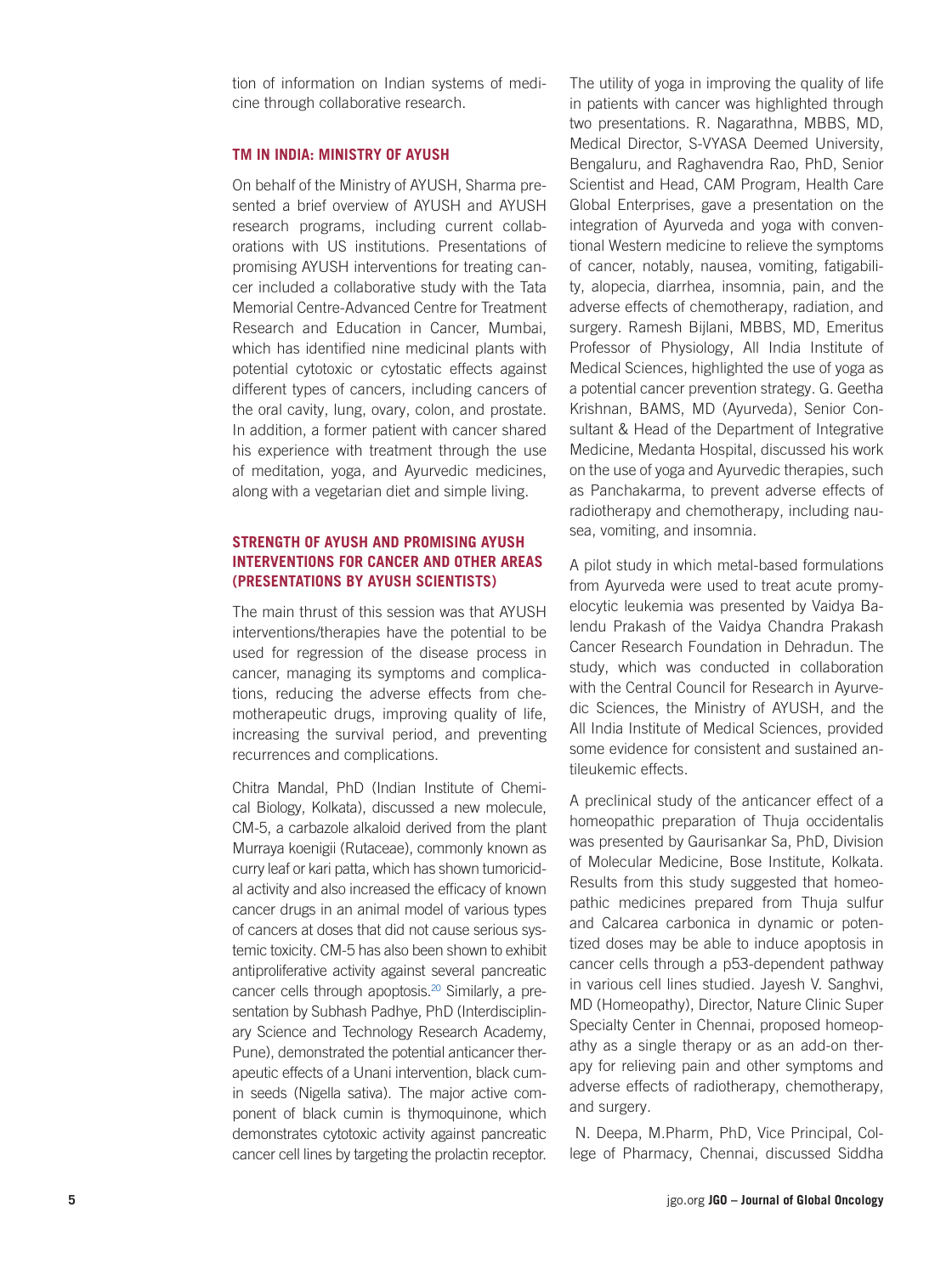interventions derived from aqueous extracts of two plants that showed anticancer properties in preclinical studies. These extracts were shown to be cytotoxic to a cancer cell line, apparently through DNA damaging effects.

Arvind Kulkarni, MD, Director, Radiation Oncolo gy Department, Lady Ratan Tata Medical Center, spoke about integrative oncology and highlight ed the functioning of the Ayurveda Centre in the Integrated Cancer Hospital, which has been es tablished in Pune and declared a Centre of Ex cellence by Ministry of AYUSH. The Centre has done work in evaluating the efficacy of combina tions of Ayurvedic drugs in alleviating drug tox icity and improving the quality of life in patients with cancer treated with chemotherapy. $21$ 

### **RESEARCH PRESENTATIONS ON ALTERNATE SYSTEMS OF MEDICINE AND CANCER (PRESENTATIONS BY US SCIENTISTS)**

This session provided examples of relevant US research projects and programs. Nagi Kumar, PhD, RD, Director, Cancer Chemoprevention, Moffitt Cancer Center, presented on chemopre vention and treatment of cancers with botani cals. She provided a detailed description of the process of drug development with reference to botanicals and discussed current challenges for targeted therapies in cancer, as well as the advantage of a multitargeted approach through botanicals. Limitations of the present biomark er-based approaches were also described, along with ways to overcome these limitations to facili tate botanical drug development.

Hasan Mukhtar, PhD, Helfaer Professor of Can cer Research, Director and Vice Chair for Re search, Department of Dermatology, Wisconsin Medical Sciences Center, presented on natural products for cancer chemoprevention on the ba sis of lessons learned from animal experiments. Studies exploring potentially effective approach es for cancer control in humans were discussed. Encouraging findings from these prevention studies indicate the need for additional investi gations of these and other natural products.

Guido Pauli, Pharm D, PhD, Professor and University Scholar at the University of Illinois at Chicago College of Pharmacy, presented on ad vancing the holistic approach to traditional plantbased medicine. He elaborated on the need to study natural products both qualitatively and

quantitatively, and presented approaches for a more holistic analysis that captures the complex constitution of natural health products. Although marker compounds for natural products are used widely and globally, they should be thor oughly investigated and defined with caution. Validation methodology for chemotaxonomic and bioactive markers as well as potential leads for active pharmaceutical ingredients should be congruent.

### **GROUP DISCUSSION**

Day 2 of the workshop began with discussions to identify research areas for Indo-US collaboration and to summarize the meeting outcomes. The workshop attendees were divided into three dis cussion groups: (1) Natural Products Research; (2) AYUSH Systems of Medicine in Cancer: What Holds Promise; and (3) Generating Evidence To ward Market Access for AYUSH Products and Practices.

#### **Natural Products Research (Group 1)**

The natural products research group discussed research methods, training needs, prerequisites for material transfer agreements with US NCI and Indian perspectives, intellectual property rights, and National Biodiversity Authority perspectives on benefit sharing and commercialization.

Several recommendations emerged from these discussions:

- The need to add capacity for conducting research in natural products, including both single herbs and mixtures. Suggestions in cluded building a central repository for cell lines, extracts, and fractions, as well as de veloping infrastructure for translation of vali dated research into clinical practice, includ ing incubation of start-up companies.
- The need for harmonization of pharmacopeias from India and Western nations, includ ing the United States. Important for such harmonization is the creation of a centralized laboratory for analytical methodology devot ed to standardized quality control for Ayurve dic preparations. Such a facility would lead to the development of standard operating procedures (SOPs) for herbal and herbom ineral preparations.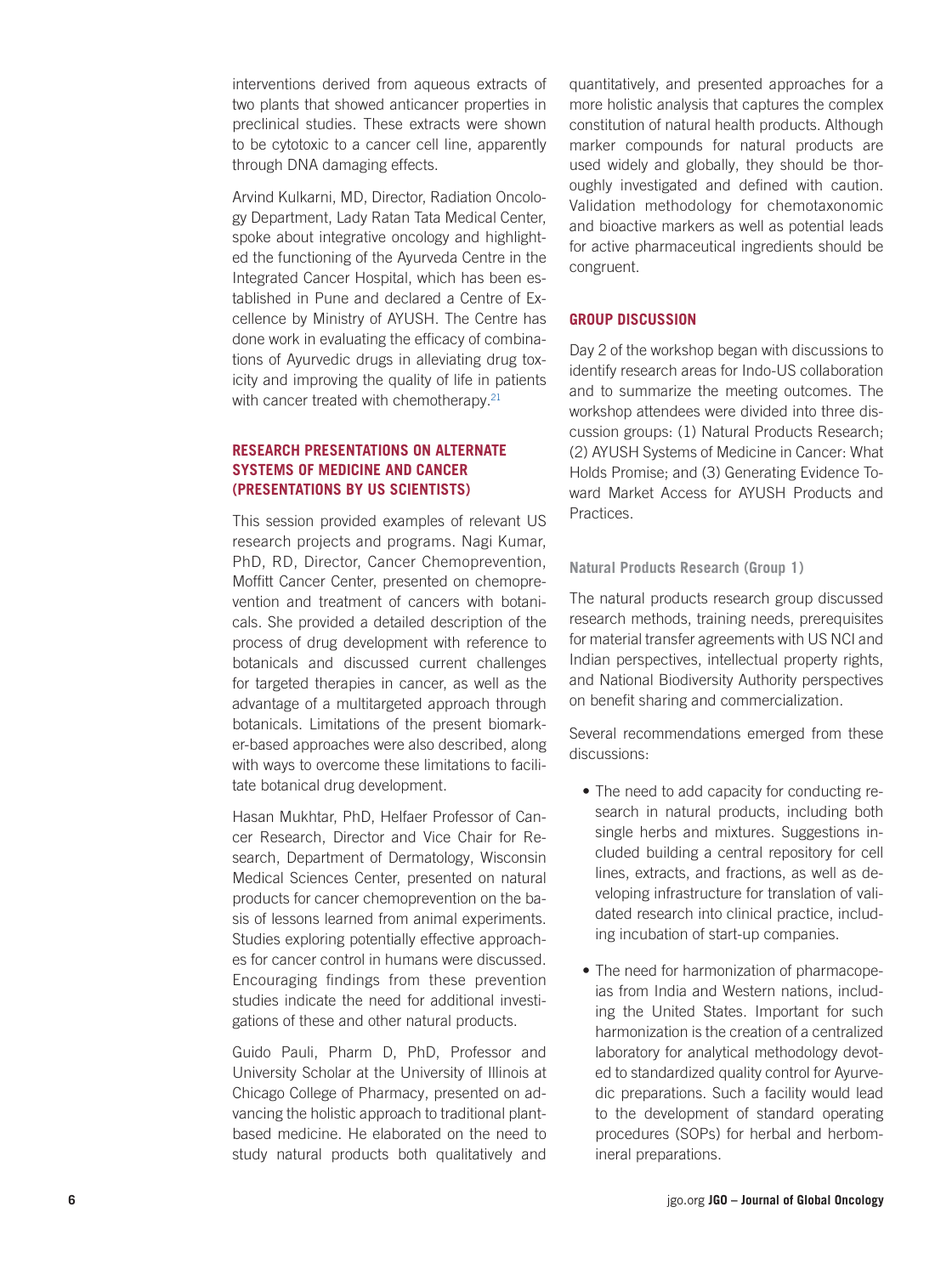- The proposed enhancement of quality control and standardization in Ayurvedic prepa rations would better ensure the reproducibil ity of results among disparate laboratories to increase transferability between institutes and countries. To support such reproducibil ity studies, the group recommended that the Ministry of AYUSH encourage multicenter clinical studies on interventions for the most prevalent cancers in India and the United States. These studies should use a standard format for data collection, analyses, and management. Open dissemination of the re sults of such clinical trials and evaluation of their power and reproducibility are critical.
- Additional recommendations included focusing on the strengths of traditional medical sys tems such as rasayanas (and similar medicinal preparations) and the development of special ized expertise in intellectual property rights.

**AYUSH Systems of Medicine in Cancer: What Holds Promise? (Group 2)**

The overall goal of this group was to identify research gaps and ultimately develop steps for generating evidence and moving research to practice. The group discussed research meth ods, training needs, and next steps. The focus was on epidemiology studies, palliative care, and support studies. The discussion led to the follow ing recommendations:

- Evidence to translate research to practice should be obtained in a culture of collabora tion, ensuring communication and coopera tion among all stakeholders, including AYUSH, extramural scientists, clinicians, and pharma ceutical/biotechnology companies. AYUSH ac tivities should be well integrated, involving both basic scientists and clinical teams.
- Basic research is needed to generate robust supporting data for claims regarding the in tegrity, safety, and efficacy of botanicals that are well founded (eg, effects on immunity), to inform the development and implementa tion of clinical trials.
- There is a critical need to develop guidelines and standard operating procedures to ensure product integrity (standardization, stability), including a clear understanding of

biology, molecular targets, safety, and indi cations for use of AYUSH products.

- Clinical trials should be performed with scientific rigor and include safety and clinical efficacy studies. Focus areas should include adjuvant therapy and remission therapy by AYUSH modalities, benefits from such ap proaches in the form of personalized medi cine, and improvement in quality of life.
- • Mechanisms should be established that encourage the articulation of results of TM observations in scientific meetings and their publication in peer-reviewed journals.
- With regard to the training and education of the next generation of TM practitioners, the group felt that joint Indo-US training pro grams would be mutually beneficial. One particular recommendation was the joint de velopment of protocols for clinical and basic research. Such protocols should consider quantitative clinical parameters.
- Finally, the formation of US-India activity groups was recommended to continue dis cussions of relevant topics.

**Generating Evidence Toward Market Access for AYUSH Products and Practices (Group 3)**

The overall goals of this group were to identify gaps, define the key role of research, discuss ap proaches to implementing validation studies, con sider the role of rigorous clinical trials, and identify areas for collaboration that would ultimately lead to generating sufficient evidence to move research results into clinical practice. Recommendations from this group included the following:

- Recognize the need to advance basic sciences in AYUSH by establishing collaborations among basic, clinical, and population science research teams as well as the private sector and industry.
- Establish guidelines and standards for product integrity in terms of biology, targets, and rigor/reproducibility, including developing SOPs for product development, validation, batch-to-batch consistency, preclinical mod els, and clinical trials.
- · Build centralized Good Manufacturing Practice laboratories, using established manufac turing practices for product development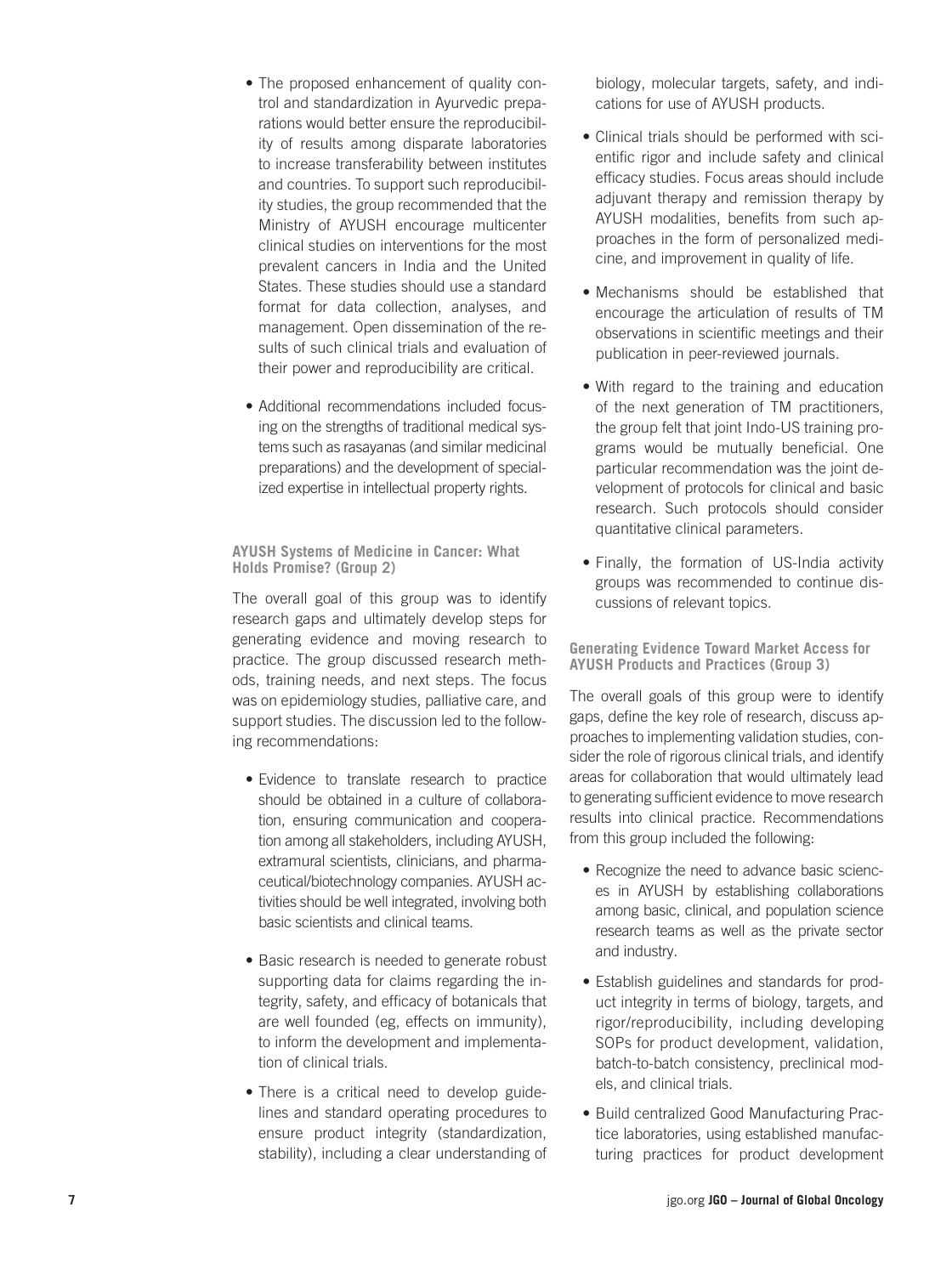and create a hub for making this information, including cost of production of products, available to all users.

- Establish a regulatory structure to address consistency in standards of research conduct and compliance.
- Articulate and publish findings of studies conducted using rigorous scientific methodology.
- • Create cross-disciplinary exchange and scholarships, including a platform for joint India-US conferences and/or symposia, providing training opportunities across and within disciplines.

### **RECENT DEVELOPMENTS**

After the workshop, the participating agencies agreed to adopt a multidisciplinary approach for moving ahead in the intersection of Indian TM and cancer research. Several meetings have been held with representatives of NCI, HHS, National Institute of Cancer Prevention and Research (NICPR)/ Indian Council of Medical Research, the All India Institute of Ayurveda and the Ministry of AYUSH. All India Institute of Ayurveda has been declared the nodal center to coordinate AYUSH cancer research in India. Under the aegis of an MoU signed with NICPR–Indian Council of Medical Research, a Centre for Integrative Oncology has been set up in Noida at NICPR where officers from each AYUSH system are stationed to collate all information related to cancer research done in AYUSH systems. This center will also coordinate international activities, including with the NCI and HHS. The Ministry of AYUSH has also signed memoranda of understanding (MoUs) with the United States Pharmacopeia Convention and Pharmacopeia Commission of Indian Medicine and Homoeopathy; Homoeopathic Pharmacopeia Convention of United States and Central Council for Research in Homeopathy and Pharmacopeia Commission of Indian Medicine and Homoeopathy. This will help in the development and harmonization of pharmacopeias for the traditional systems of medicine. The Ministry of AYUSH is also deputing officers to the National Centre for Natural Products Research, University of Mississippi, for postdoctoral training. A draft MoU between HHS and the Ministry of AYUSH is in the process of finalization, with the aim of facilitating capacity building and joint academic and research

collaborations. These progressive developments will help take forward the shared commitments of the two countries in the field of TM.

In conclusion, the workshop served as an important initial engagement for the Ministry of AYUSH, HHS–Office of Global Affairs, and NCI to discuss cooperative activities in areas including research training and research programs. These discussions highlighted the opportunities to develop rigorous scientific portfolios and collaboration, while integrating existing knowledge, clinical best practices, and considering regulatory issues that govern the process of bringing scientific results to the benefit of public health.

The workshop provided a comprehensive understanding of existing gaps, such as inclusion of rational and scientific approaches for drug development; policies and procedures that can help develop milestones/expected outcomes; promotion of collaborative research; implementation of regulatory structures to ensure product reproducibility; and development of procedures and principles for product validation. The workshop also provided the opportunity for NCI and AYUSH researchers to begin engagement that continues as agreements and priorities are formalized.

Several important recommendations emerged from the workshop, such as the need for basic sciences in deepening the understanding of TM; creation of cross discipline exchange/scholarships; development of centers of excellence; centralized laboratories; a platform for joint India-U.S. conferences and symposia to share and acquire knowledge; a hub of standardized information; regulatory structure and compliance; and development of Good Manufacturing Practice facilities. It would seem highly beneficial to link together some of the well-established centers in India for basic, translational, and clinical research with joint projects. Such projects should emphasize product supply and encourage industries to participate in product development. Development of plant biotechnology was another area of interest. Implementing data and procedure optimization via development of SOPs and validation procedures was highly recommended. Development of training programs for TM scientists and medical practitioners, as well as crosstraining opportunities across all relevant disciplines, was also prominent among the recommendations.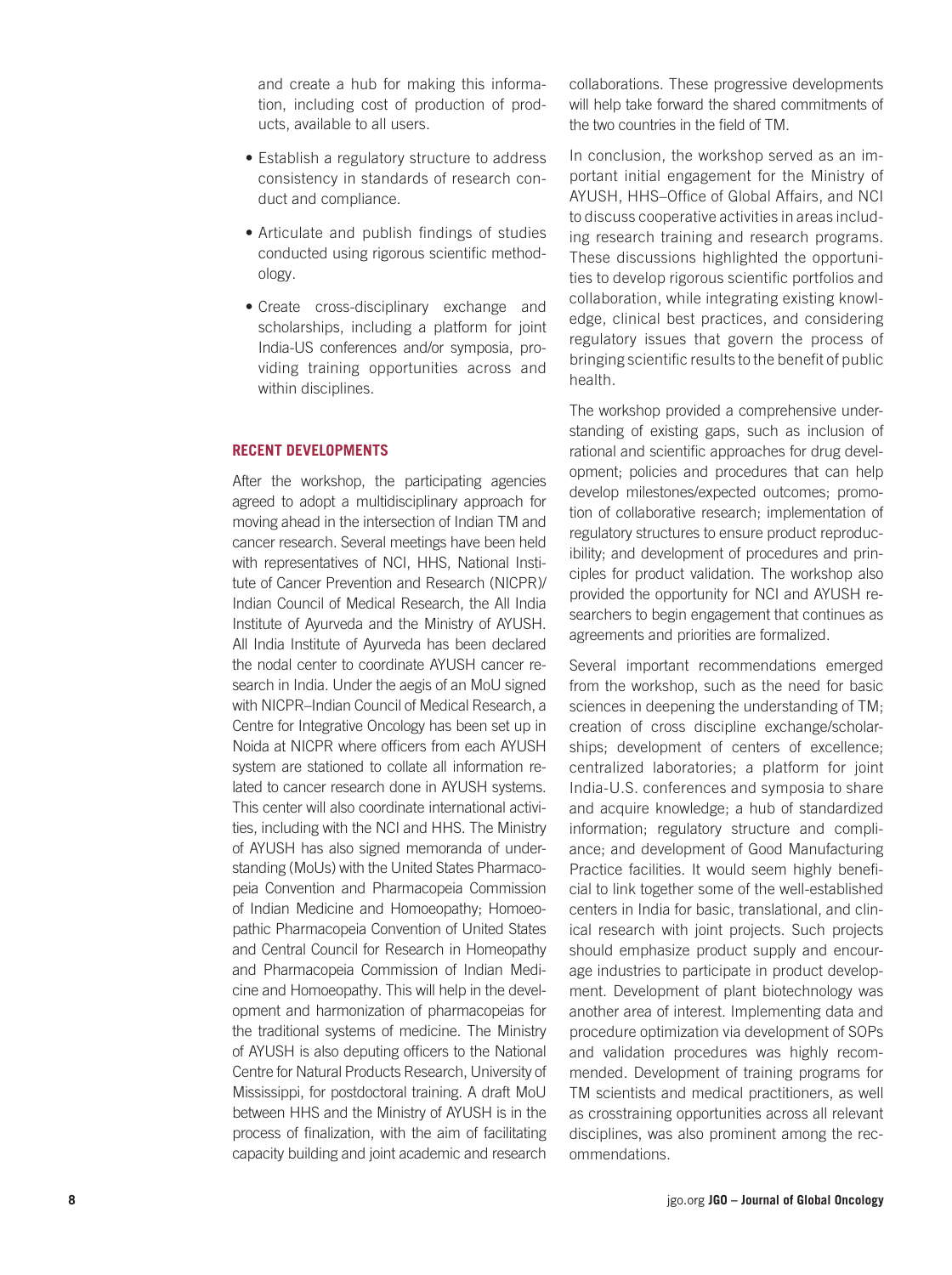The first bilateral workshop provided a strong foundation for AYUSH, NCI, and their partners to work together on implementing the recommendations for better development and promotion of the growth of traditional Indian medicine research, advancing its evidence-based practice, and defining its role in the care of patients with cancer in an integrated fashion with conventional biomedicine. A Centre for Integrative Oncology is in place to coordinate interactions on cancer-related

#### AUTHOR CONTRIBUTIONS

**Conception and design:** Jeffrey D. White, Barry R. O'Keefe, Jitendra Sharma, Ghazala Javed, Vid Nukala, Aniruddha Ganguly, Nagi B. Kumar, Guido F. Pauli, Larry Walker, Preetha Rajaraman, Edward L. Trimble

**Financial support:** Edward L. Trimble

**Administrative support:** Jeffrey D. White, Barry R. O'Keefe, Jitendra Sharma, Ghazala Javed, Edward L.Trimble

**Collection and assembly of data:** Ghazala Javed, Vid Nukala, Aniruddha Ganguly, Nagi B. Kumar, Hasan Mukhtar, Sudha Sivaram

**Manuscript writing:** All authors

**Final approval of manuscript:** All authors

**Accountable for all aspects of the work:** All authors

#### AUTHORS' DISCLOSURES OF POTENTIAL CONFLICTS OF INTEREST

The following represents disclosure information provided by authors of this manuscript. All relationships are considered compensated. Relationships are self-held unless noted.  $I =$  Immediate Family Member, Inst = My Institution. Relationships may not relate to the subject matter of this manuscript. For more information about ASCO's conflict of interest policy, please refer to <www.asco.org/rwc>or <ascopubs.org/jco/site/ifc>.

**Jeffrey D. White** No relationship to disclose

**Barry R. O'Keefe** No relationship to disclose

**Jitendra Sharma** No relationship to disclose

**Ghazala Javed** No relationship to disclose

**Vid Nukala** No relationship to disclose

research at the national and international levels. One of the premium institutes of Ayurveda has been designated as a nodal institute for cancer research. Efforts are under way to formalize the collaboration between HHS and AYUSH to advance the research and regulatory capacity of TM.

DOI: [https://doi.org/10.1200/JGO.17.00099](http://ascopubs.org/doi/full/10.1200/JGO.17.00099) Published online on [jgo.org](http://www.jgo.org) on November 16, 2017.

**Aniruddha Ganguly** No relationship to disclose

**Ikhlas A. Khan** No relationship to disclose

**Nagi B. Kumar** No relationship to disclose

**Hasan Mukhtar** No relationship to disclose

**Guido F. Pauli** No relationship to disclose

#### **Larry Walker**

**Consulting or Advisory Role:** Phytochemical Services, ElSohly Laboratories **Patents, Royalties, Other Intellectual Property:** My employer institution holds several patents, with licensing agreements to pharmaceutical companies (Inst)

**Sudha Sivaram** No relationship to disclose

**Preetha Rajaraman** No relationship to disclose

**Edward L. Trimble** No relationship to disclose

#### ACKNOWLEDGMENT

We wish to acknowledge and extend our appreciation to the many participants and attendees of the India-US Workshop on Traditional Medicine on March 3-4, 2016, in New Delhi and especially to the following for cochairing different sessions: H.R. Nagendra, PhD; D.C. Doval, MBBS, MD; Dipendra K. Mitra, MD, PhD; Y.K. Gupta, MBBS, MD; S.S. Handa, PhD; Arvind Varchaswi, B.Com; Nagarathna Raghuram, MD, FRCP (UK), DSc (honoris); R. Rao, BNYS, PhD; G.N. Qazi, MSc, PhD; Pallu Reddanna, MSc, PhD; Ravi Mehrotra, MD; Isaac Mathai, MD (Homeopathy); Ram A. Vishwakarma, PhD; D.C. Katoch, MD (Ayurveda); Santosh Gowda, MD, MS; and G.K. Rath, MD, DSc.

#### **Affiliations**

**Jeffrey D. White, Barry R. O'Keefe, Aniruddha Ganguly, Sudha Sivaram, Preetha Rajaraman,** and **Edward L. Trimble,** National Cancer Institute, Bethesda, MD; **Jitendra Sharmaand Ghazala Javed,** Government of India; **Vid Nukala,** US Embassy, New Delhi, India; **Ikhlas A. Khanand Larry Walker,** University of Mississippi, Oxford, MS; **Nagi B. Kumar,** Moffitt Cancer Center, Tampa, FL; **Hasan Mukhtar,** University of Wisconsin-Madison, Madison, WI; and **Guido F. Pauli,** University of Illinois at Chicago, Chicago, IL.